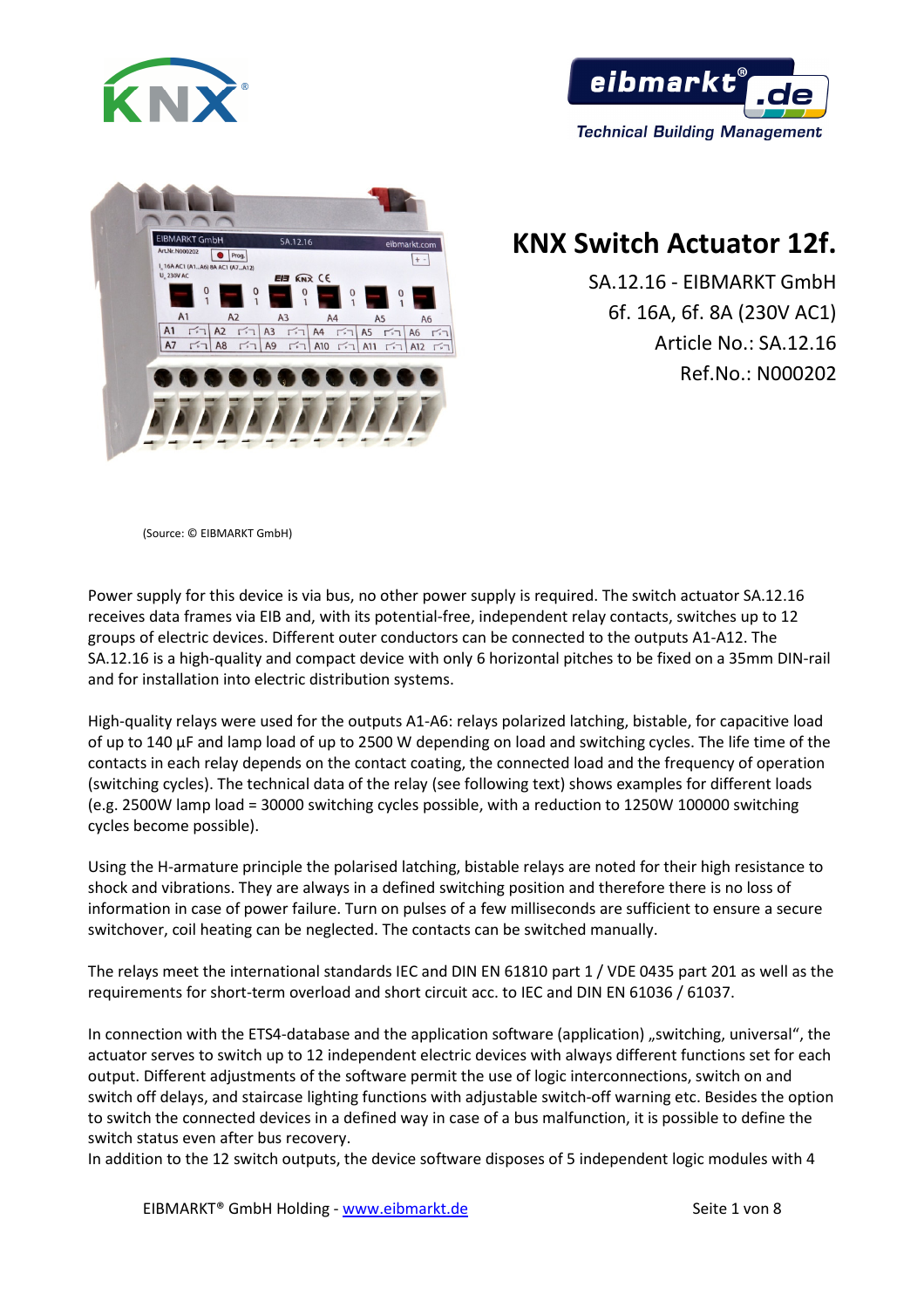



inputs each and 5 independent timer elements to realize time delays in order to send frames in a delayed way, or to send to other group addresses. The integrated logic functions and timer elements permit an easy sequence control without the use of specific and expensive control devices. The connection to the bus (EIB, KNX TP1) is ensured by the bus terminal which is included in the delivery. The connection to the devices is provided by integrated screw-type terminals.

Due to potential-free contacts, the outputs A1 to A6 are able to switch loads with a current of up to 16A AC1. Using the switch position displays of the outputs A1 to A6 it is also possible to switch the connected load circuits manually– **even in case of bus failure**. The outputs A7 to A12 switch loads with a current of max. 8A AC1.

# **Technical data:**

- · Energy supply/control/programming: 29V DC, bus terminal
- · Control and display elements: LED red and key for programming the physical address
- · Number of contacts: 12 potential-free contacts (single-pole relays)
- · Outputs A1...A6 (load): 1 NO contact each with manual operation
- · Outputs A7...A12 (Last): 1 NO contact each without manual operation
- · Contact life time, mechanic: 1,000,000
- · Contact life time, electric: 100,000/30,000 depending on stress
- · Load circuits via screw-type terminals: min. Ø 0.1mm / max. 2x 2.5mm²
- · Nominal voltage, load: 230V AC, 400V AC
- · Max. current A1...A6 230V AC: 16A AC1, 10A AC3
- · Max. current A1...A6 400V AC: 10A AC1, 6A AC3
- · Max. current A7...A12 230V AC: 8A AC1, 3,5A AC3
- · Repeated switching with consecutive switching processes: 1 contact (1 relay) max. 1 sec., 12 contacts (12 relays) max. 5 sec
- · Approbation/label: EMC and low voltage norm, CE, KNX, EN 50090-2-2
- · Electrical safety, protection type: IP20, acc. to EN60 529
- · Assembly: DIN-rail mounted, 6 HP, mounting rail 35mm, DIN EN50 022
- · Dimensions: 105 x 90 x 60 (W x H x D)
- · Weight: 0.4 kg
- · Ambient temperature, operation: -5°C...45°C
- · Ambient temperature, storage: -25°C...55°C
- · Ambient temperature, transport: -25°C...70°C
- · Product database ETS: Switching/Universal
- · Application software: Time/Logic/Scene/Preset/Safety/Heating/Logic function/Timer element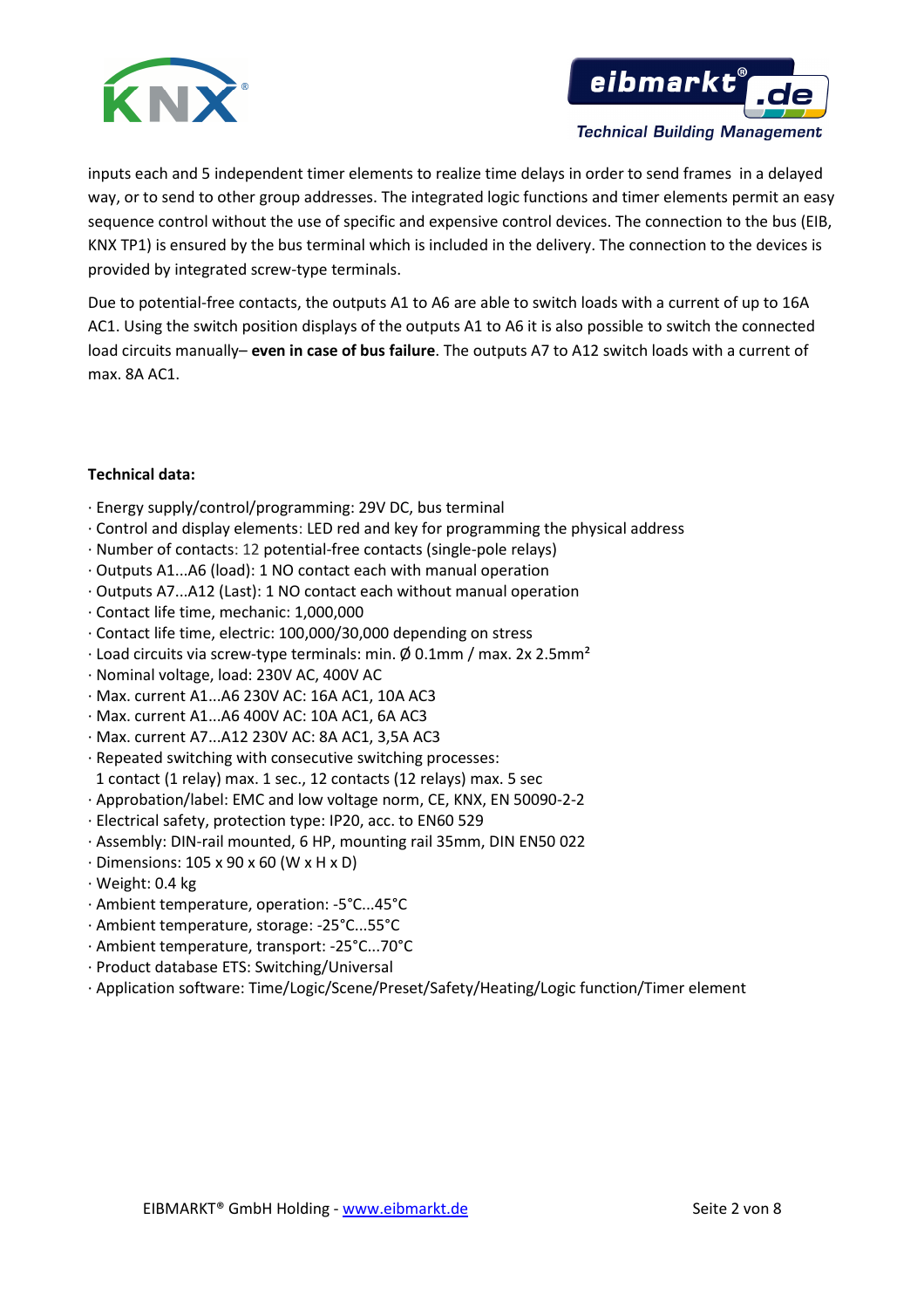



### **Contact life time: 100,000 switching cycles 70µF**

Electric, with the following loads (only A1 .. A6)

Light bulbs: 1250W Fluorescent tubes, without compensation: 1200 W Fluorescent tubes, with parallel compensation: 650 W (70µF) Halogen bulb 230V AC: 1200 W Halogen bulb with conventional transformer: 500 VA Mercury vapour lamp or sodium-vapour lamp without compensation: 1000W Mercury vapour lamp or sodium-vapour lamp with parallel compensation: 1000W (70µF) Dulux lamp without compensation: 800 W Dulux lamp with parallel compensation: 560W (70µF)

# **Contact life time: 30,000 switching cycles 140µF**

Electric, with the following loads (only A1 .. A6)

Light bulb: 2500W Fluorescent tubes, without compensation: 2500 W Fluorescent tubes, with parallel compensation: 1300 W (140µF) Halogen bulb 230V AC: 2500 W Halogen bulb with conventional transformer: 500 VA Mercury vapour lamp or sodium-vapour lamp without compensation: 2000 W Mercury vapour lamp or sodium-vapour lamp with parallel compensation: 2000 W (140µF) Dulux lamp without compensation: 1600 W Dulux lamp with parallel compensation: 1100 W (140µF)

# **Contact life time: 100,000 switching cycles**

Electric, with the following loads (only A7 .. A12)

AC1: 8A, 230VAC AC3: (cosφ=0.4) 3,5A, 230VAC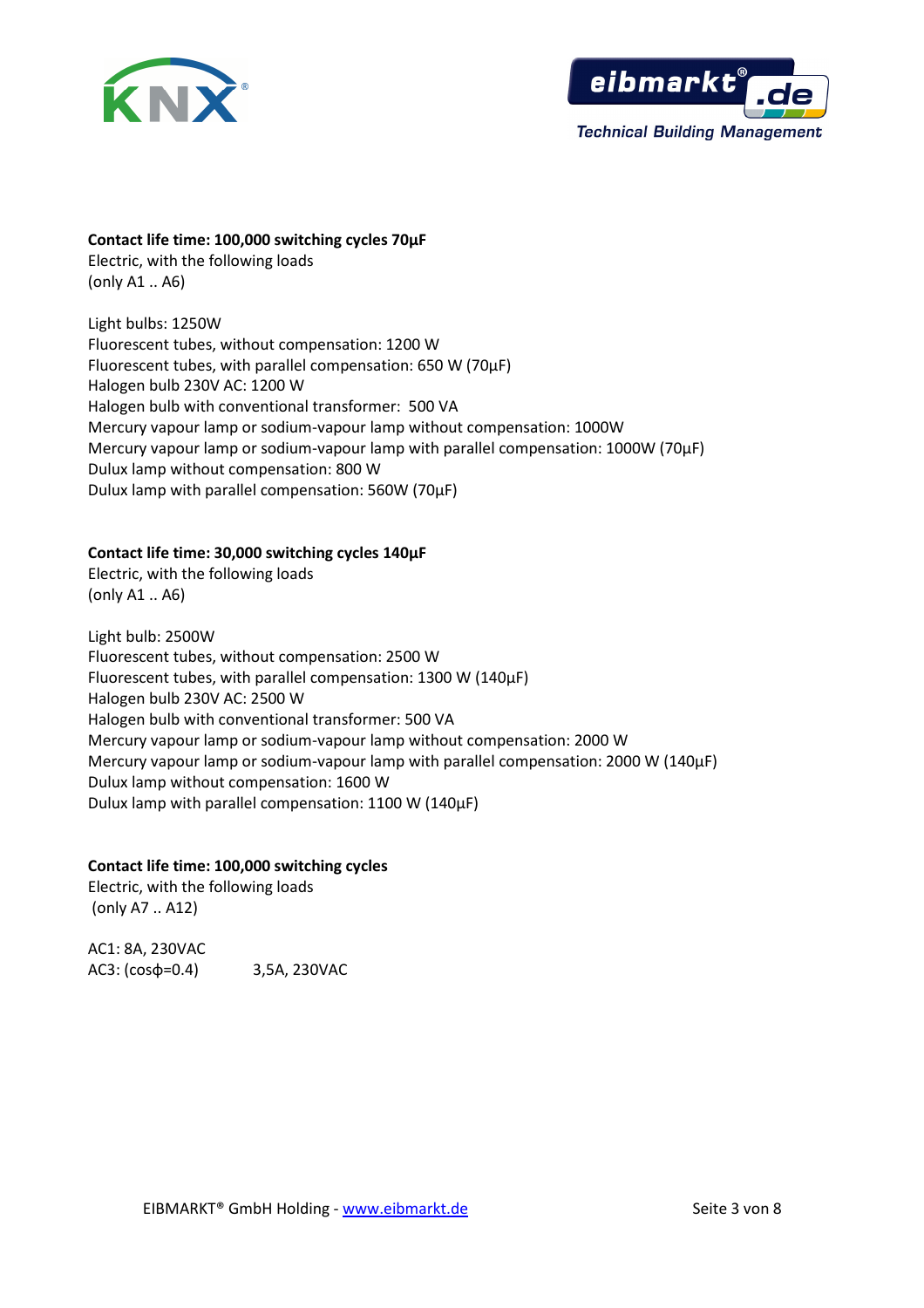



| 2<br>$\subset$<br>SA.12.16<br><b>EIBMARKT GmbH</b><br>eibmarkt.com<br>Art.Nr. N000202<br>$+ -$<br>Prog.<br>I <sub>n</sub> 16A AC1 (A1A6) 8A AC1 (A7A12)<br>U <sub>n</sub> 230V AC<br>3<br>0<br>0<br>0<br>Ω<br>0<br>1<br>1<br>1<br>1<br>1<br>A2<br>A <sub>3</sub><br>A <sub>5</sub><br>A <sub>1</sub><br>A6<br>A4<br>A3<br>A <sub>2</sub><br>A <sub>5</sub><br>A <sub>6</sub><br>$\mu$ $\overline{a}$<br>$\mu$ <sup>2</sup><br>$\sqrt{\mu}$<br>A <sub>1</sub><br>$\sqrt{\mu}$<br>$\sqrt{\mu}$<br>A4<br>$\sqrt{\mu}$<br>Г<br>Г<br>Г<br>Г<br>Г<br>Г<br>A12 $s$<br>A7<br>A8<br>A9<br>A10 $s$<br>A11<br>$\sqrt{4}$<br>$\mu$ <sub>d</sub><br>$\mu$ <sup>2</sup><br>$\sqrt{4}$<br>$\sqrt{4}$<br>$\mu$ $\rightarrow$<br>$\sqrt{\phantom{a}}$<br>Б<br>5<br>Г |
|-----------------------------------------------------------------------------------------------------------------------------------------------------------------------------------------------------------------------------------------------------------------------------------------------------------------------------------------------------------------------------------------------------------------------------------------------------------------------------------------------------------------------------------------------------------------------------------------------------------------------------------------------------------------------------------------------------------------------------------------------------|
|                                                                                                                                                                                                                                                                                                                                                                                                                                                                                                                                                                                                                                                                                                                                                     |
|                                                                                                                                                                                                                                                                                                                                                                                                                                                                                                                                                                                                                                                                                                                                                     |
|                                                                                                                                                                                                                                                                                                                                                                                                                                                                                                                                                                                                                                                                                                                                                     |
|                                                                                                                                                                                                                                                                                                                                                                                                                                                                                                                                                                                                                                                                                                                                                     |
|                                                                                                                                                                                                                                                                                                                                                                                                                                                                                                                                                                                                                                                                                                                                                     |
|                                                                                                                                                                                                                                                                                                                                                                                                                                                                                                                                                                                                                                                                                                                                                     |
|                                                                                                                                                                                                                                                                                                                                                                                                                                                                                                                                                                                                                                                                                                                                                     |
| 5                                                                                                                                                                                                                                                                                                                                                                                                                                                                                                                                                                                                                                                                                                                                                   |

**Connection diagram:**

 $\overline{1}$ 

1. Key and LED for programming the physical address

2. Bus connection (+/-) EIB, KNX TP1)

3. Switch position display and manual operation of the outputs A1-A6

4. Screw-type terminals for connection of the load circuits A1-A6 (16A AC1)

5. Screw-type terminals for connection of the load circuits A7-A12 (8A AC1)

#### **Application description**

Selection in the ETS:

Product category The Contract of the Contract of Contract of The Contract of The Contract of The Contract of T

Manufacturer "EIBMARKT GmbH" Product type  $\blacksquare$  Switch actuator 12-fold  $\blacksquare$ Program name "Switching universal"

By means of the ETS4 a series of parameters and functions can be set for each output. Depending on the selection made, different adjustment options and objects are visible or invisible.

A detailed explanation of the existing functions and parameters can be found in the online Help for the ETS.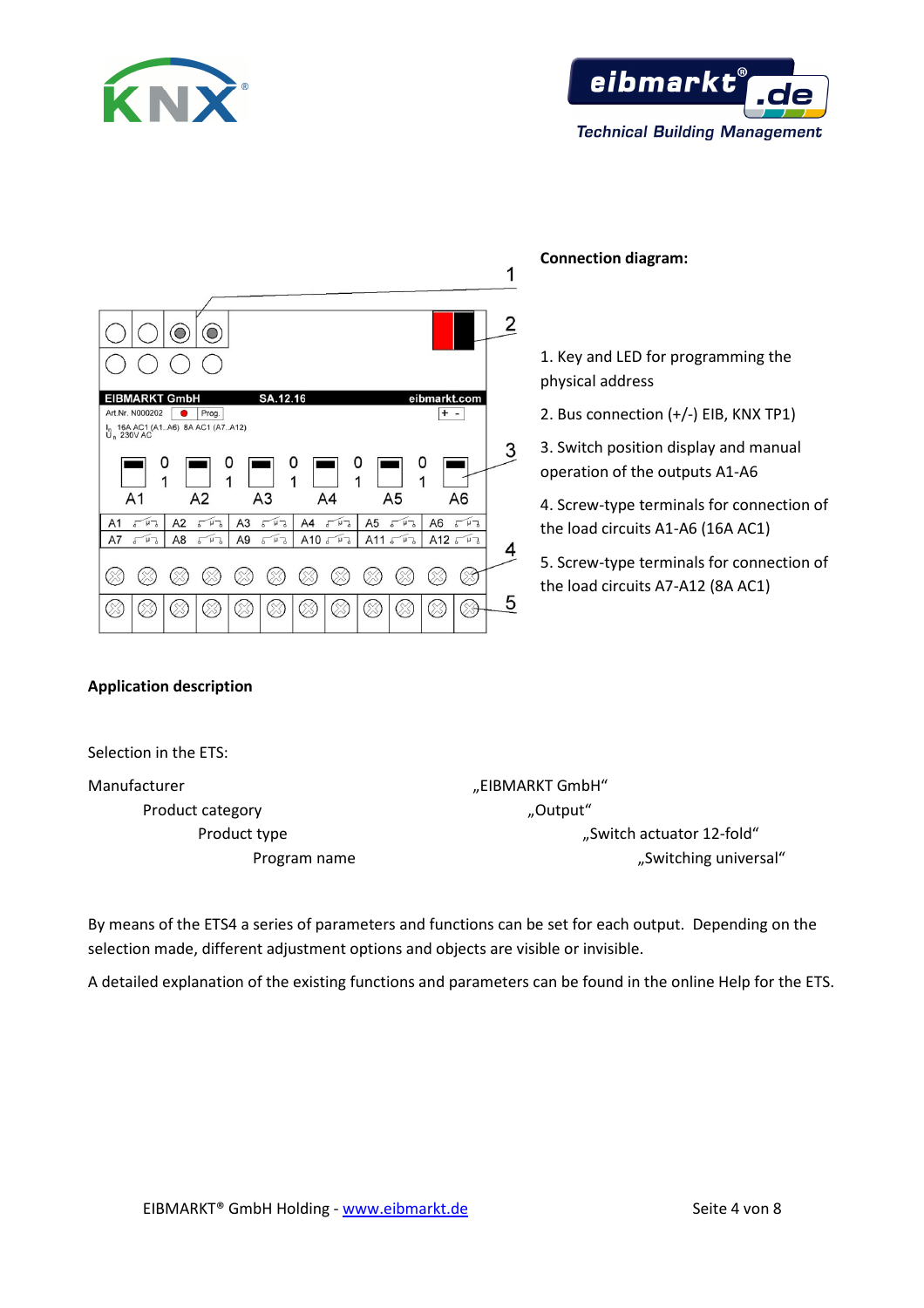



# **Operating Mode:** Switch Actuator

Besides the many parameters, this actuator has per channel an integrated staircase light function with switch off warning. Before the time in the actuator has elapsed you have the option to send this via a communication object to the bus. You can also choose a visual message in form of a short switch on and off feature. This function prevents that you find yourself suddenly in the dark. The time for the staircase function can be changed as preset in the actuator or via a communication object. For example, you can modify these times by means of an LCD/LED mini tableau or visualization. In addition to this function the actuator provides the usual switch on and switch off delay. Furthermore, every channel can be parameterized with operating hour counter.

For each channel two preset values can be defined that can be called up per channel through a communication object "Preset  $\frac{y}{r}$ . Doing so, a "0"frame calls up the respective "Preset-1 value"and a "1"frame calls up the respective "Preset-2 value". Communication object "Change Preset ½" serves to learn preset values via the EIB KNX Bus, insofar as this function has been activated by means of ETS parameters. Therefore, the values per channel are defined via ETS parameters. The setting can also be influenced by means of the bus using the 1bit communication object with the name ..Set Preset ½". You adjust the outputs as desired and can store and call them up by means of push button, key, visualization or touch. In addition to the preset values up to six different light scenes can be assigned to each channel. You fix the respective standard default value in the parameters and can then influence them via bus. To call up and store light scenes there is always one 1 byte object "Scene" per channel at your disposal. Depending on the value you write into the object a light scene is released or stored in the actuator.

Every channel has the capacity for two logic gates with 4 inputs each. For these logic gates the functions AND, OR, XOR or TOR can be parameterized. The state the respective output of the gate has to assume after bus tension return can be parameterized.

The actuator also provides a safety function consisting of three different safety priorities for special applications. The function is the same as the safety function in the blind actuators. If one frame fails, each channel can be switched individually into a defined state. A positively driven operation can also be set for each channel.

Additionally, there is a threshold value function which can be used for numerical values in 1byte/2byte format from the bus. The actuator responds to this 1 byte or 2 byte frame and switches into the desired condition. This permits to parameterize monitoring functions or to switch outside lights depending on the natural light conditions. The standard default threshold value, i.e. when and in which way the actuator has to respond, is defined by the parameters. This value can also be changed externally via bus. Object status feedback is also included.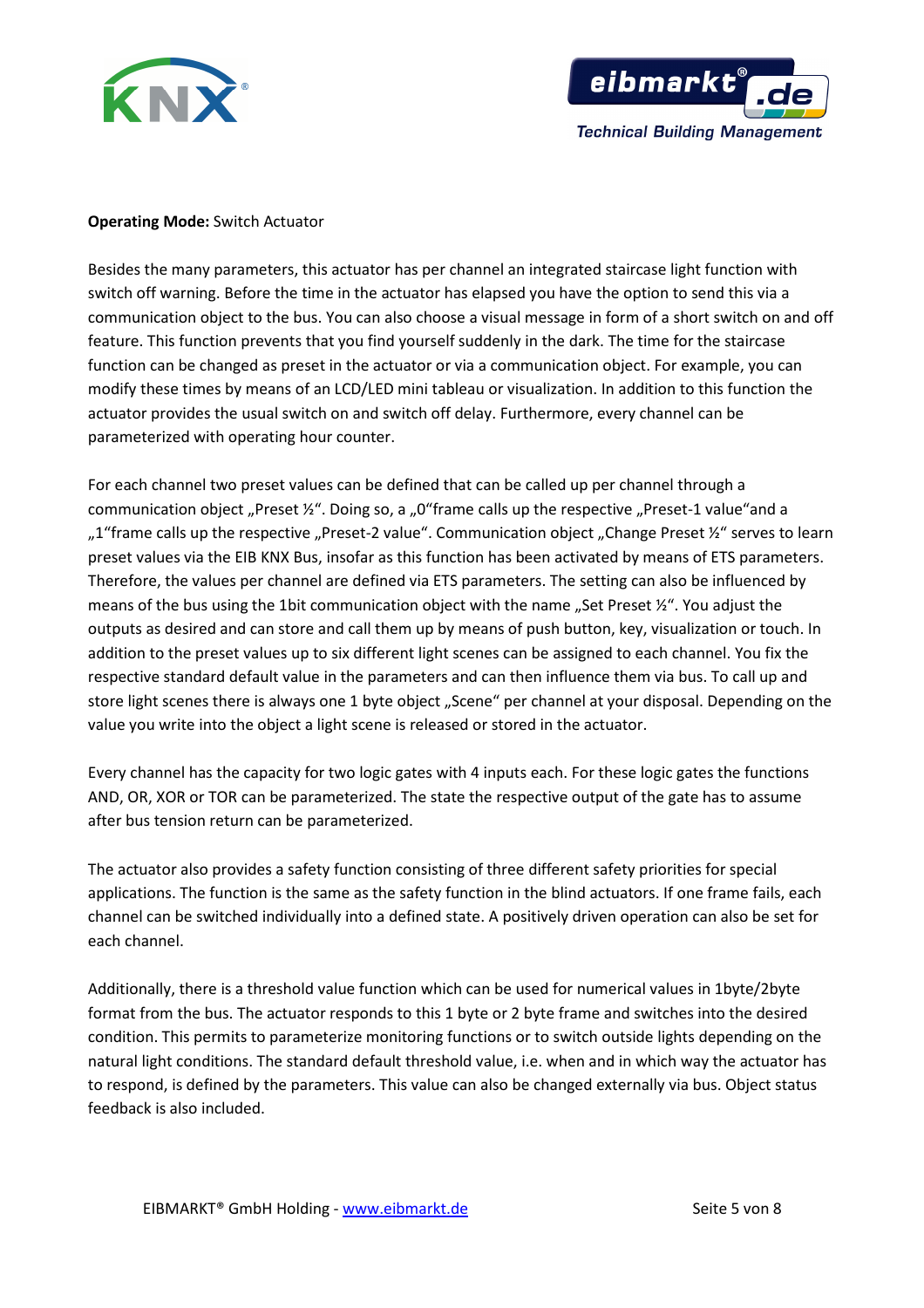



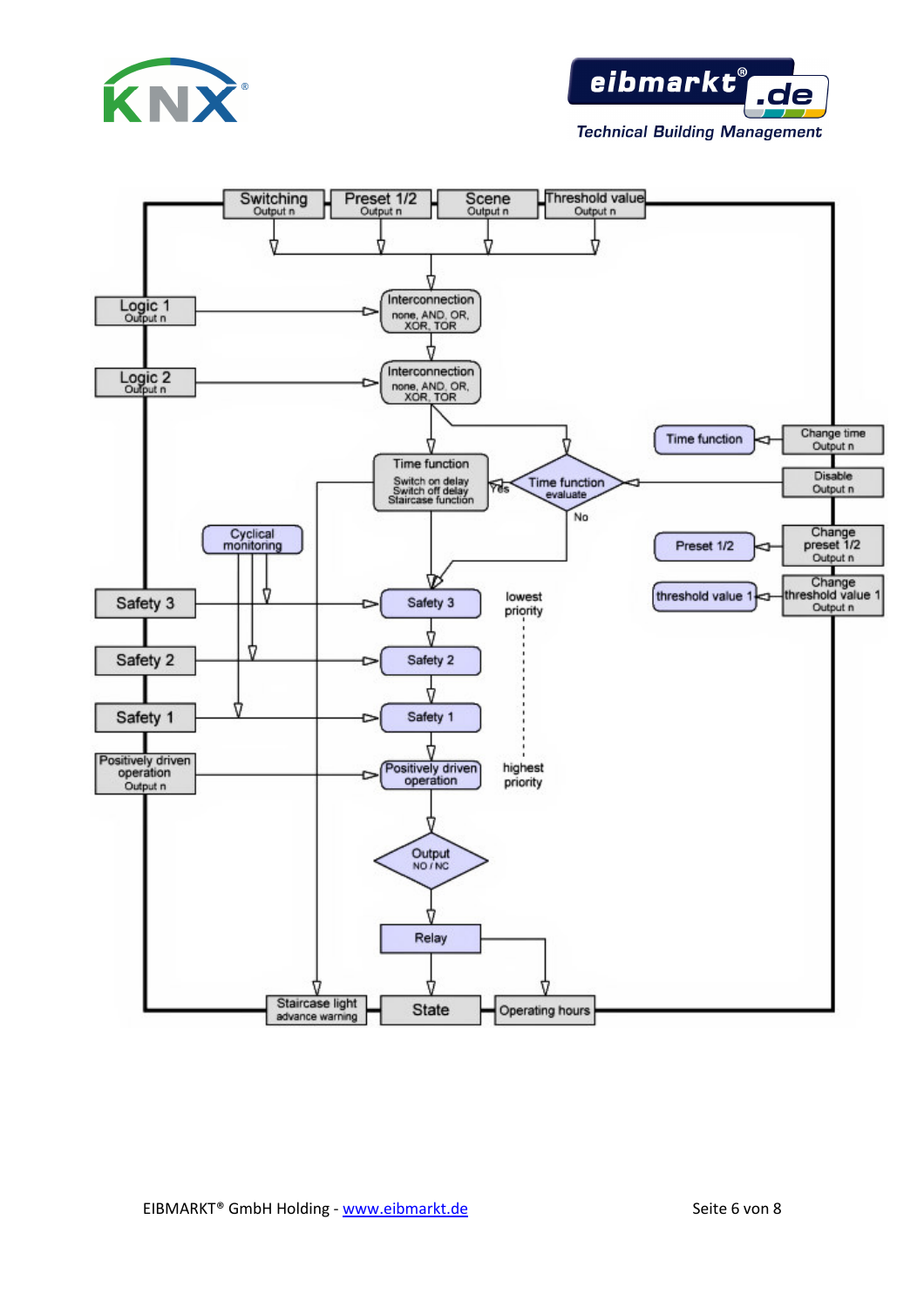



### **Operating Mode: Heating Actuator**

The actuator can also be applied as heating actuator. All common heating valves can be connected and you can parameterize whether the respective valve is closed or open in power-off condition. Actuating the valves can be achieved via one bit or 1 byte. A feedback for "Heating"and the current switch condition is also integrated. The cycle times for permanent regulation can be set individually as parameters. The control signal of the external regulator (temperature sensor) can be monitored so that a failure of the control signal leads to a parameterized valve position. A positively driven operation of the control valve via a communication object is also integrated as is the function of automatic rinsing and the operating hour counter.



**For a current product database and further information visit**: **www.eibmarkt.de** or send your enquiry to: **info@eibmarkt.de**.

# **EIBMARKT® GmbH Holding**

Kemmlerstrasse 1 08527 Plauen

Tel.: (+49) (0) 3741 148980 Fax: (+49) (0) 3741 423336  $\epsilon$ 

The CE marking is a mandatory conformity mark addressing exclusively the relevant authorities, it does not guarantee any product properties.

EIBMARKT<sup>®</sup> GmbH Holding - www.eibmarkt.de Seite 7 von 8